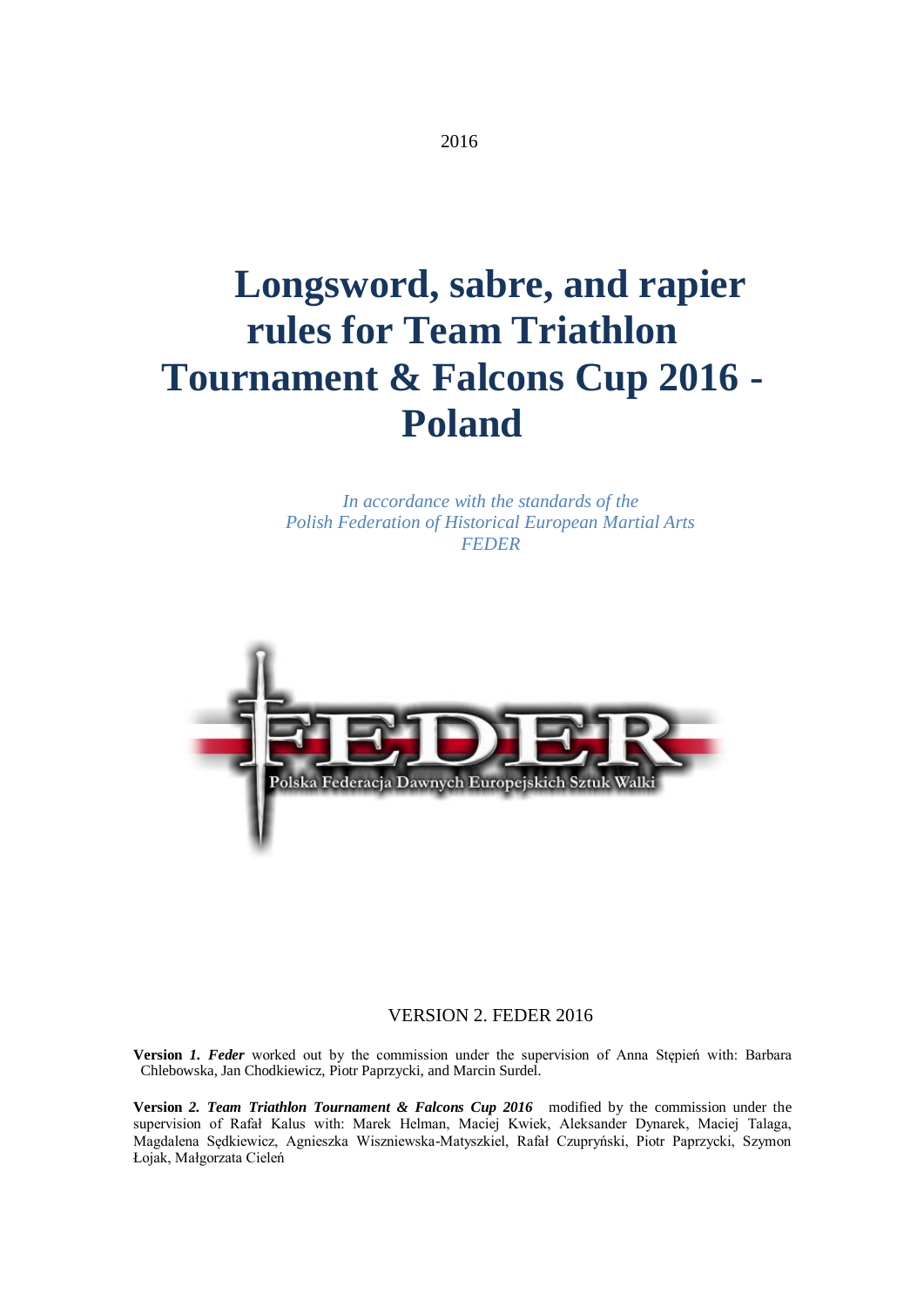# **Introduction**

The document is a set of general rules for longsword, sabre, and rapier individual and Team Triathlon Tournament (T3) 2016 and Falcons Cup (FC) 2016 – Poland.

#### **Team Triathlon Tournament**

Teams of three fencers compete with each other in three fights. Each time different fencer fights and different weapon is used (first longsword, then rapier, last – sabre).

One match consists of three fights. Each fight lasts 3 minutes or until fencer gets 5 points (longsword), then next competitor reaches level of 10 points (rapier) and 15 (sabre).

#### **IMPORTANT!** One fencer can participate only in one fight by match (with one weapon in a match). The fencer can change a weapon in next match with other team.

Fights between two teams last till first 15 points scored or time of 3 minutes for last fight is finished. There is time limit of 9 minutes for a match (3 weapons) and 3 minutes for a fight with one weapon. After 3 minutes there is a change of weapons and fighters.

After group phase three teams fight in final matches. Only one team leaves each group.

For more info see points 3.3, 3.5, 3.7

#### **Falcons Cup**

Individual Cup in three weapons (longsword, sabre and rapier). In each weapon there is a group phase and a knockout phase with semifinals and finals.

GROUP PHASE: There are seven bouts and time limit of 3 minutes in a fight between two fencers.

KNOCK OUT PHASE: There is time limit of 3 minutes in a fight between two fencers.

If after all bouts (group phase) or after limit of 3 minutes (group phase and knock out phase) none of fencers could score 7 points the fencer with higher number of points is the winner.

Three best fencers from each group goes to knockout phase, then to semifinals and finals.

For more info see points 3.4, 3.6 and 3.8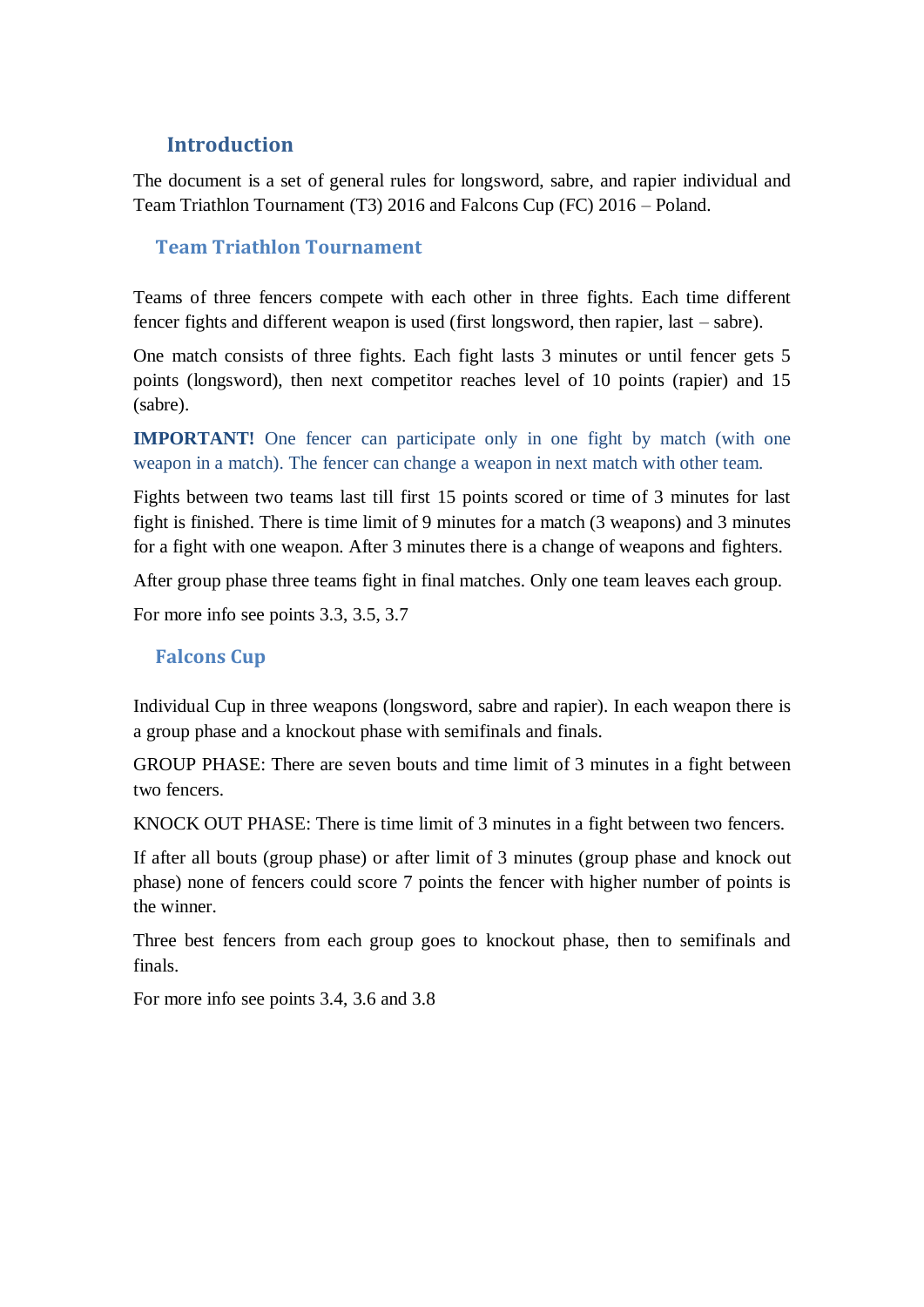It is a common standard for conducting and scoring bouts and protective equipment for different weapons. Requirements concerning weapons are presented in the annexes attached to this document which are the document's integral parts.

- 1. Fights are not considered as faithful simulations of a real combat with cold steel weapons but the aim of the rules is to reward behaviours providing a better chance of survival in a theoretical situation of sharp weapons fight in a duel or single combat with no armour scenario.
- 2. A fight consists of a series of bouts within a specific time limit. The judge and referees objectively assess them and reward proper behaviours (effective hit without receiving a comparatively effective hit in return).
- 3. The judges' and referees' additional role is to penalise behaviours which excessively increase the risk for competitors, such as the use of prohibited techniques or the use of insufficient protection.
- 4. The role of the judges and referees is not to enforce conformity of the performed techniques with an abstract model or a chosen current interpretation of source material.
- 5. The organiser of the tournament is obliged to ensure the presence of medical staff.
- 6. Following Rules of combat are the same for bouts in both Tournaments (T3 and Falcons Cup) and for all weapons used.

# **1 Rules of combat (T3 & Falcons Cup)**

# **1.1 Allowed actions and behaviours**

- 1 It is allowed to grab the opponent's hands or arms.
- 2 It is allowed to grab the opponent's blade or point, if their weapon is controlled in a bind or in another way. The opponent's weapon is considered controlled if:
	- 2.1 the controlling competitor was not hit while gaining control;
	- 2.2 the controlled competitor's ability to move his/her weapon is significantly limited, i.e. they are not able to strike and hit his opponent.
- 3 It is allowed to disarm, perform wrestling throws, and wrestle on the ground, however, no points shall be awarded without a hit with the blade or point or a tap out.
- 4 It is allowed to hit the opponent with one's head, arms, and legs, however, no points are awarded for that.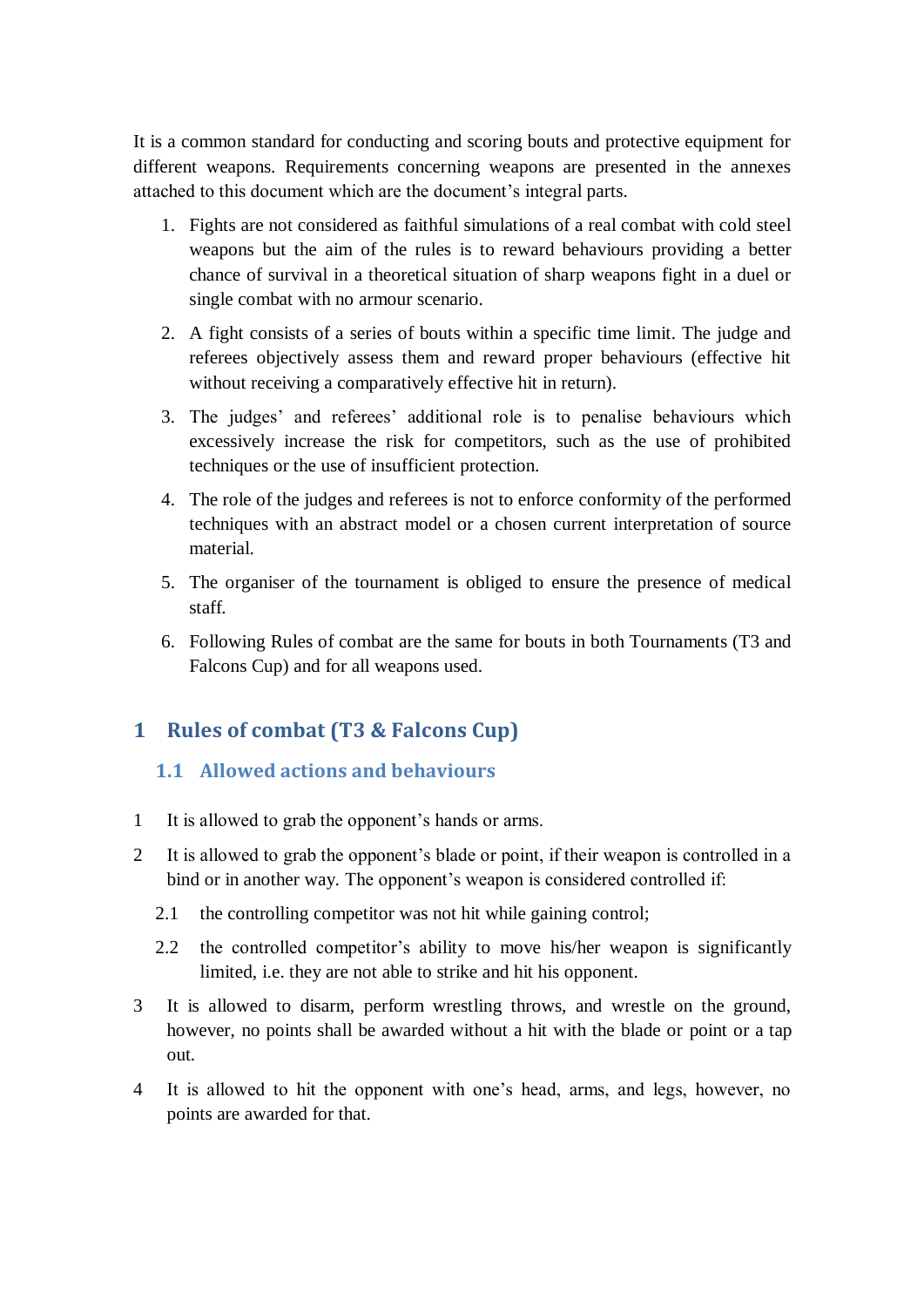- 5 It is allowed to attack the mesh (facial) area of a fencing mask with a pommel; however, no points are awarded for that.
- 6 It is allowed, after the "STOP" command, to perform defensive actions (bind or beat the opponent's weapon, parry, increase distance).
- 7 It is allowed to perform all other actions not mentioned in par. 1.2.

### **1.2 Prohibited actions and behaviours**

- 1 It is forbidden to attack the groin in any manner.
- 2 It is forbidden to attack nape in any manner.
- 3 It is forbidden to hit with a cross or a basket.
- 4 It is forbidden to hit with a pommel or basket without a cross except on the mesh (facial) area of the fencing mask.
- 5 It is forbidden to stop the bout without a clear command of the judge or an absolute necessity. Request to stop the bout is equivalent to surrender if it is not caused by equipment malfunction or safety issues (damage to protective equipment or weapon, third persons on the combat field, etc.).
- 6 It is forbidden to argue with the judges' decisions. Once the bout is stopped and the judge announces the result (a point/ two points, double hit, retake), the competitor is allowed to concisely declare:
	- 6.1 receiving a hit not accounted by the judge;
	- 6.2 hitting in a way which should not be considered clean, e.g. hitting with flat of the blade or with insufficient force.
- 7 The competitors' remarks are not binding for the judge.
- 8 It is forbidden to remove the opponent's protectors or use them in a bind or wrestling for gaining an unfair advantage.
- 9 It is forbidden to perform actions that are characterised by excessive, unjustified brutality, and/or are a serious threat for the health and/or life of the opponent, judges and referees and the public. For example hitting with unjustified/full force the opponent who is unarmed or lying on the ground.
- 10 It is forbidden to throw a weapon at the opponent.

#### **1.3 Actions awarded with points**

Actions are awarded with points if their successful execution would ensure a considerable or decisive advantage in a theoretical fight with sharp weapons.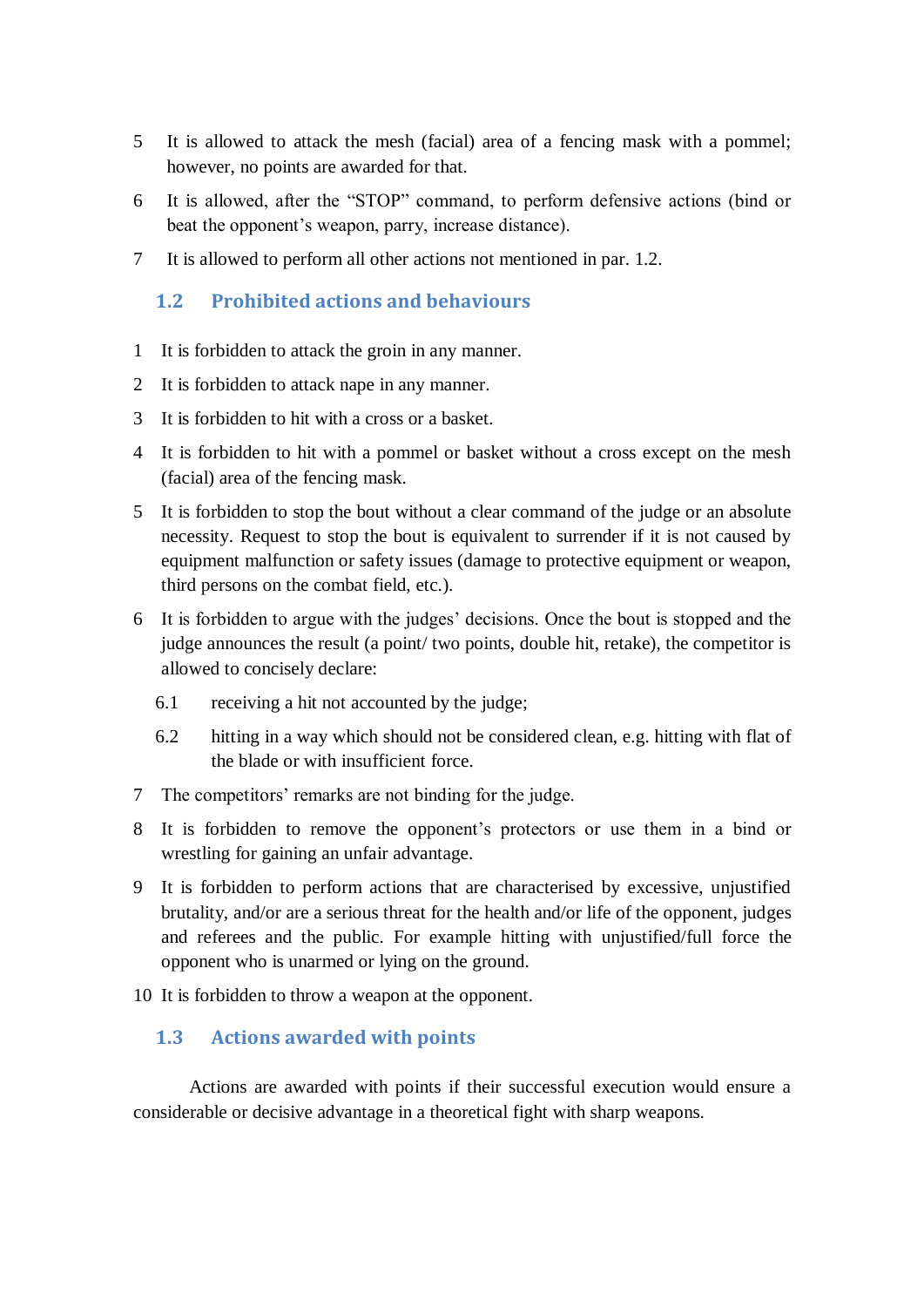#### 1 Clean hit

- 1.1 a clean hit is a visible strike with the cutting edge (cut), thrust (with a visible bend of the blade), or slice (contact and drawing of the cutting edge with a visible pressure and movement) drawn through any part of the opponent's body except the groin and nape.
- 1.2 grabbing a freely coming (not controlled in a bind or any other way) blade of the opponent results in a clean hit for the opponent.
- 1.3 a clean hit must have the characteristics of penetrating the opponent's body i.e. the hit's trajectory, force, and speed must allow for an effective cut/thrust with a sharp weapon.
- 1.4 after a clean hit the competitor must avoid a double hit by:
	- 1.4.1 withdrawal from the bout (e.g. Abzug, increase of distance) or
	- 1.4.2 parrying the opponent's blade or
	- 1.4.3 showing control over the opponent's weapon or the opponent (the opponent is not able to hit) in the action directly after the clean hit.
- 2 Throw and hit
	- 2.1 A throw and hit is a situation when, as a result of the competitor's actions, the opponent falls to the ground, where s/he receives a clean hit, however unjustified use of force during hitting the knocked-over competitor is punished by a warning or disqualification.
- 3 Ground fighting and hit:
	- 3.1 ground fighting and a hit is a situation when, as a result of a clinch, both competitors are on the ground and one of them receives a clean hit.
	- 3.2 tap out during ground fighting results in surrendering a single bout, not the entire fight; a point is awarded to the opponent.
	- 3.3 in the evaluation of the judge when one competitor obtained absolute domination in ground fighting
- 4 Disarmament and hit:
	- 4.1 disarmament means taking the opponent's weapon away, i.e. the opponent has no control over his/her weapon and receives a clean hit with his/hers own or the opponent's weapon.
	- 4.2 the disarmed opponent may attempt to clinch or disarm.
	- 4.3 the fight is not stopped after disarmament without a hit, if the competitors are in a clinch or the disarmed competitor visibly attempts to clinch.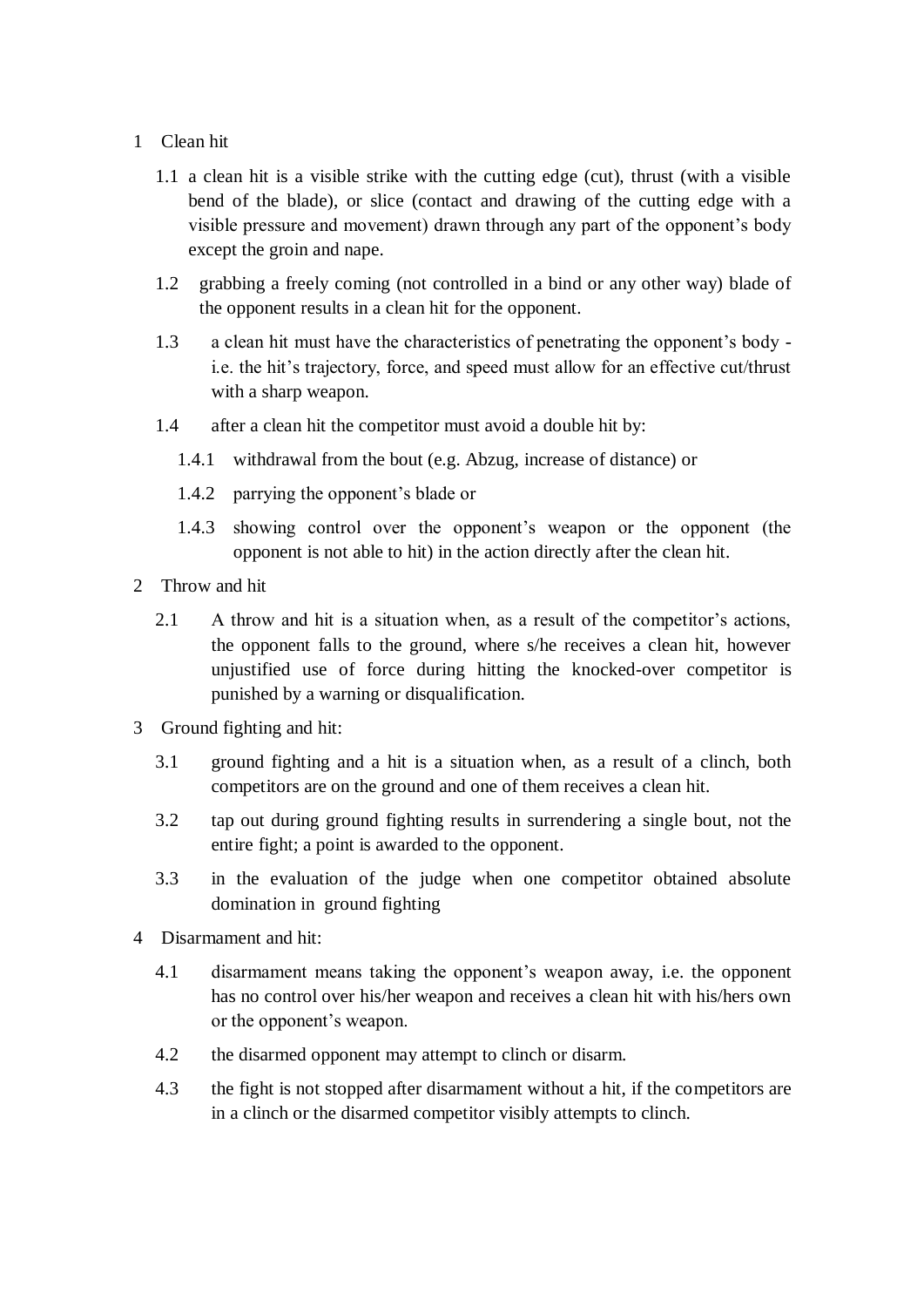- 4.4 a disarmament which does not directly lead to a clinch and the disarmed competitor does not attempt to clinch is counted as a clean hit and a point is given to the disarming competitor. If the disarmed opponent flees the field, the disarming competitor receives a point, and the disarmed competitor is given a reprimand.
- 4.5 if disarmament happens by accident the same rules as in par. 4.4.1, 4.4.2, 4.4.3 and 4.4.4 are used.

# **1.4 Scoring for different target areas**

- 1 2 points are given for a clean hit (cut, slice, or thrust) to head or torso (including neck and shoulders).
- 2 1 point is given for a clean hit (cut, slice, or thrust) to arms or legs.



3 It is possible to score 2 points  $(1+1)$ , 3 points  $(2+1)$  or 4 points  $(2+2)$  in one bout if an attacker performs another hit before the STOP command and in single fencing tempo. Judge can assign second hit if the hit from attacker is performed during STOP command, if it was executed in single fencing tempo. If the second hit is performed after the STOP command, the fencer is given a warning.

# **1.5 Double hit (including Nachschlag)**

- 1 A double hit is a hit given simultaneously with receiving a hit or as a result of action initiated directly after a hit. A nachschlag hit is also counted as a double hit and is not awarded with points.
- 2 Double hits are not awarded with points.
- 3 When the Judge sees a double hit, s/he stops the fight.
- 4 When three consecutive confrontation will end with double hits, Judge draws one of the competitors with the toss of a coin. Chosen competitor in the case of another double hit receives a point (even though he did not deliver a clean hit!). When in the same fight again next three confrontations will end with double hits, second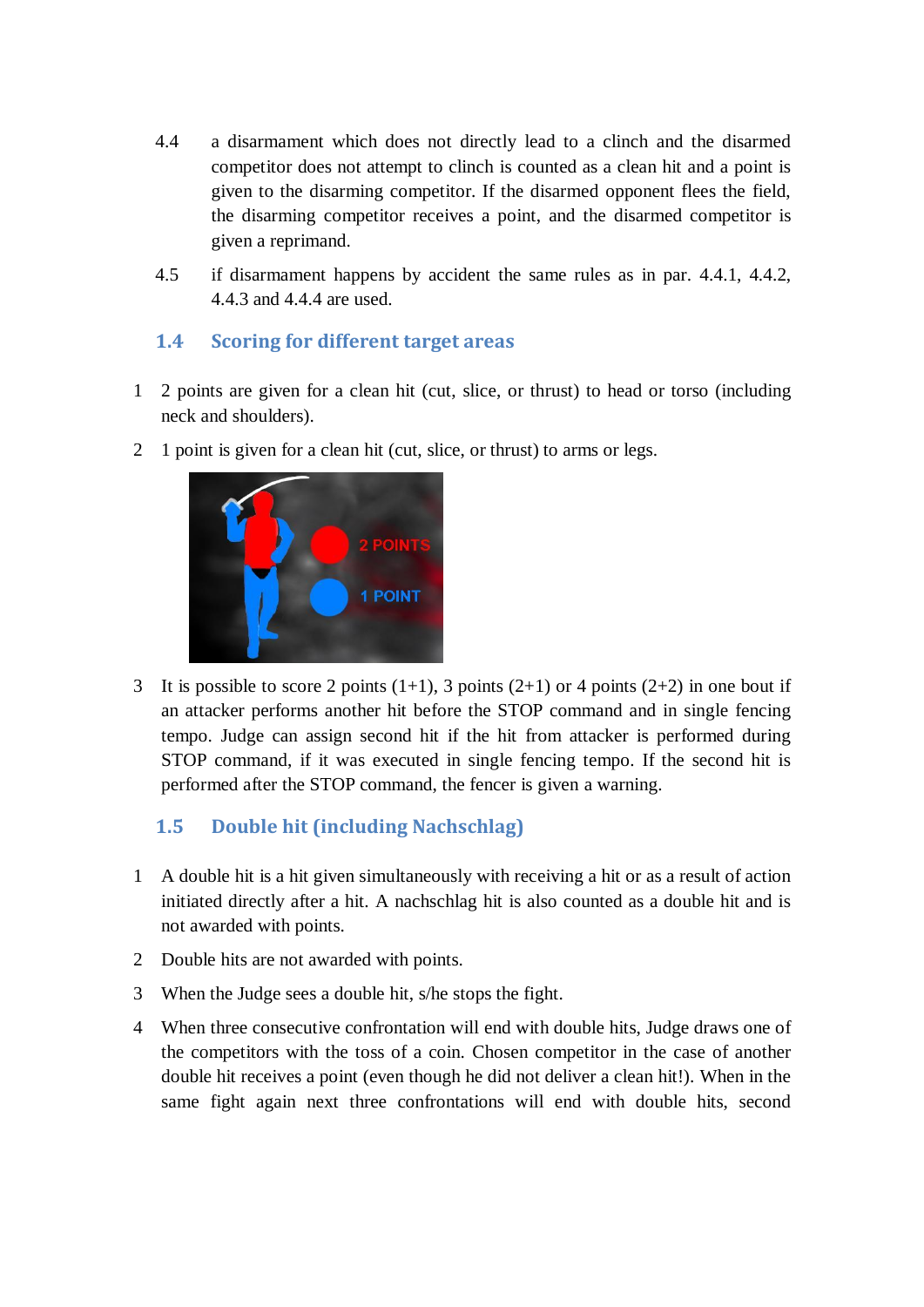competitor simultaneously receives a point for another double hit. If the situation persists judges again draws the player and the process is repeated.

# **1.6 Leaving the combat field and a hit**

- 1 The combat field is considered left when both feet of a competitor are completely outside the combat field.
- 2 A fencer who leaves the field of combat is given a reprimand. After three reprimands in the fight for a fencer, the Judge gives a point to his/her opponent.
- 3 All hits (both clean and double) executed before or while leaving the combat field are scored in a regular way.
- 4 The competitor who receives a clean hit during leaving the combat field has the right to finish/execute a single action (Nachschlag). Such Nachschlag is considered effective if the competitor who executed a clean hit moves outside the combat field during the execution (moves his/her feet).
- 5 A hit executed by the competitor who earlier left the combat field is ignored.
- 6 When the Judge notices that competitor(s) left the field, s/he stops the fight.

# **2 Judging**

### **2.1 Judges, Referees, and Reporters, and their roles**

#### 1 Judge:

- 1.1 moves in the combat field and safety zone,
- 1.2 starts and stops the fight,
- 1.3 times the clinch counting to ten with 1 second intervals,
- 1.4 awards points for effective actions, assigns appropriate points for different target areas, calls double hits or calls no score,
- 1.5 gives reprimands, warnings, and disqualification to a competitor
- 1.6 decides about disqualifications with all other Judges.
- 2 Referee:
	- 2.1 moves in the safety zone,
	- 2.2 awards points to the fighter who, in his/her opinion, should be awarded with a point, assigns appropriate points for different target areas, calls double hits or no opinion/no score, calls abandoning the combat field,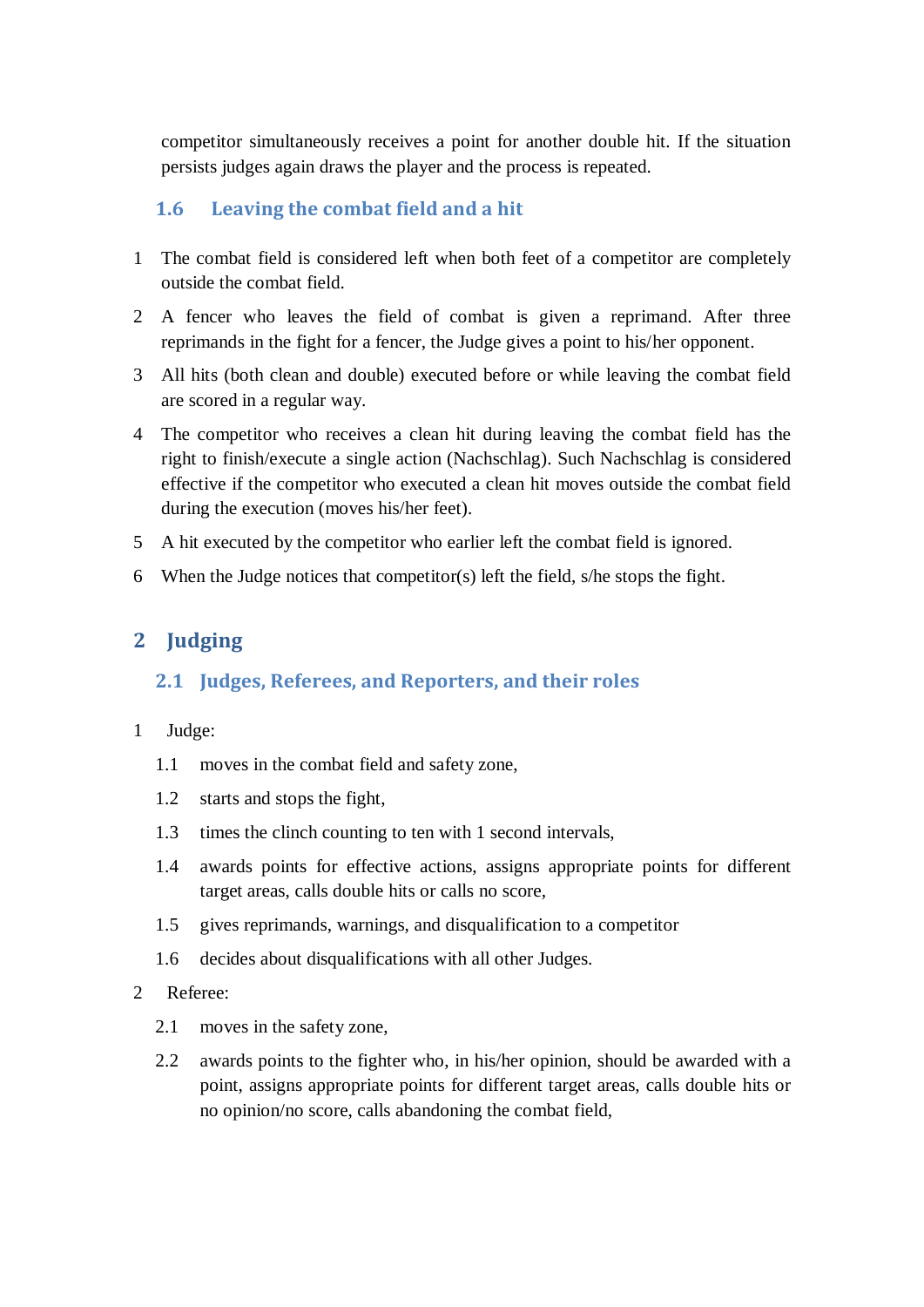- 2.3 stops the fight in the event of technical problems (equipment or weapon failure, safety concerns) with a loud command "STOP."
- 3 Reporter
	- 3.1 keeps a written record of the course of the fight,
	- 3.2 times the fight (7 bouts and 3 minutes per fight in group phase and 3 minutes per fight in knockout phase at Falcons Cup. 3 minutes per fight at Team Triathlon Tournament)
	- 3.3 calls fighters according to the predetermined order,
	- 3.4 calls fighters preparing for the next fight.
- 4 A full judging team consists of 1 Judge, 2 Referees, and 1 Reporter.
- 5 A limited judging team consists of 1 Judge, 1 Referee, and 1 Reporter.
- 6 A minimum judging team consists of 1 Judge and 1 Reporter.

# **2.2 Challenging bouts**

- 1 In case of a judging error or if the fight is stopped due to technical issues, the Judge repeats bout by using command REPEAT. This does not count as a double hit and is not considered as finished and counted bout (in case of limit of 7 bouts).
- 2 In the case of disagreement with Judge's decision a fencer has a right to check a replay at video. This right is given only once for a group phase and once for knock out phase. Even if a video confirms the fencer's version he/she looses this opportunity till next phase.

### **2.3 Penalties**

- 1 The Judge has the right to punish a competitor with a reprimand, warning or disqualification.
- 2 The Judge gives a reprimand for avoiding the fight by e.g. leaving the combat field.
- 3 The third reprimand in a fight results in awarding a point to the opponent. After that they are no longer accounted for, although they still may influence final results in case of draw.
- 4 The Judge has the right to give a warning if a competitor:
	- 4.1 continues to fight after the command "STOP."
	- 4.2 starts the fight before the command "FIGHT."
	- 4.3 shows other behaviours inconsistent with the regulations during the bout.
	- 4.4 behaves in an unsportsmanlike manner during the entire tournament.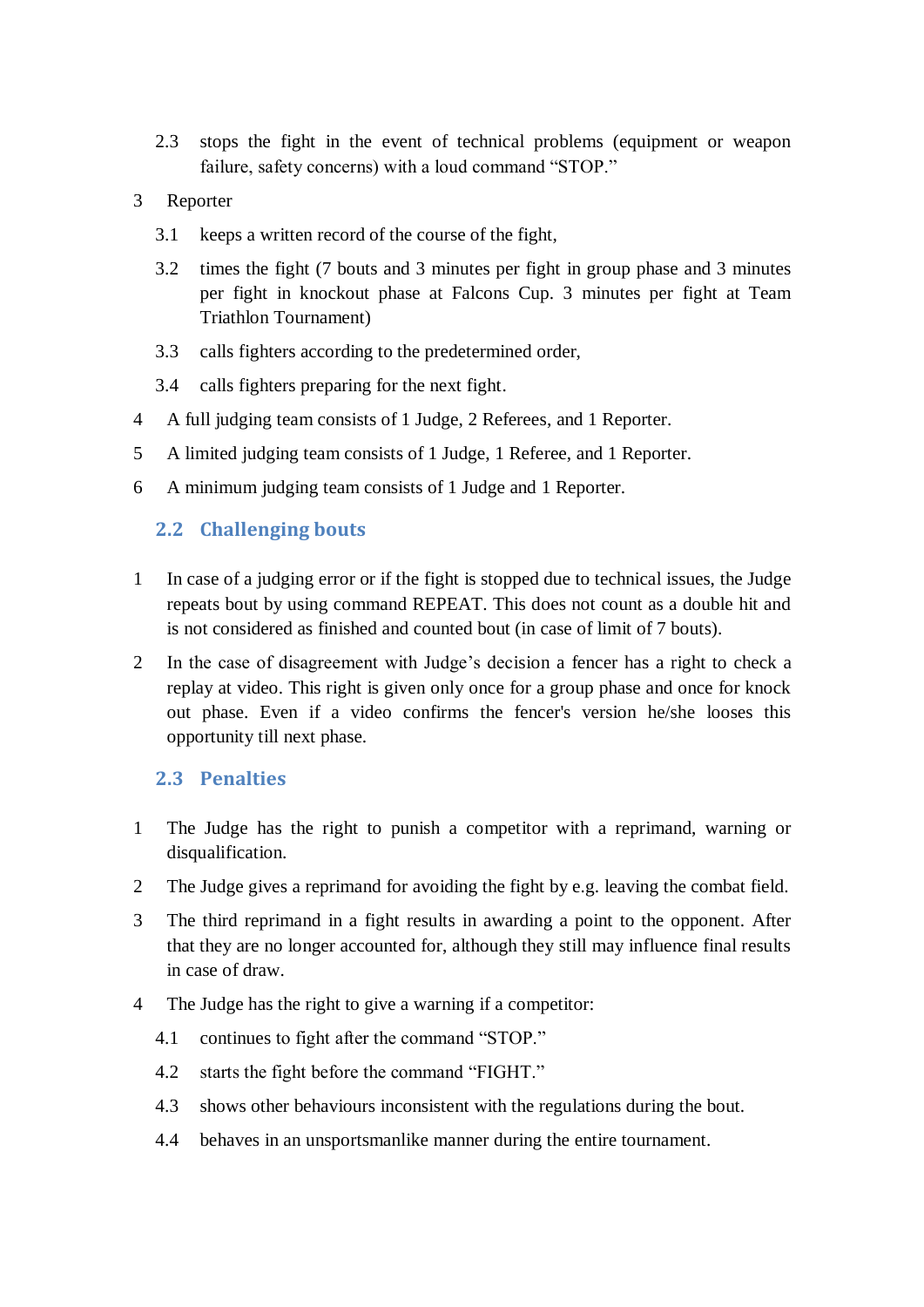- 5 After the third warning during a tournament, the competitor is automatically disqualified.
- 6 The Judge has the right to set a walkover if a competitor is not ready for the fight despite being called 3 times with 1 minute intervals.
- 7 The Judge has the right to disqualify a competitor for:
	- 7.1 excessive brutality and/or behaviours which put the opponent, judges, and/or third persons at risk.
	- 7.2 repeated and blatant violation of the rules.
	- 7.3 not being ready for 3 fights.

#### **2.4 Gestures and signals used by Judges and Referees**

- 1 Judge for signalisation uses his hands.
- 2 Referees for signalisation use two flags in different colours.
- 3 Gesture for a reprimand.
	- 3.1 Judge pointing the competitor with the index finger, and then raising the hand in an unchanged manner at a shoulder's height with the index finger directed upwards and the back of the palm directed towards the competitor.
- 4 Gesture for a warning.
	- 4.1 Judge pointing the competitor with the index finger, then shaking a fist at the competitor.
- 5 Repeating bout.
	- 5.1 Judge rapidly crossing and uncrossing open hands at the chest level.
- 6 Double hit.
	- 6.1 Judge raising both open hands at the face level.
	- 6.2 Referee raising both flags at the face level.
- 7 Awarding a point:
	- 7.1 Judge:
- 7.1.1 pointing the competitor who was awarded two points with a hand over his head.
- 7.1.2 pointing the competitor who was awarded one point with a hand at his feet.
	- 7.2 Referee:
- 7.2.1 pointing the competitor who was awarded two points with a flag over his head.
- 7.2.2 pointing the competitor who was awarded one point with a flag at his feet.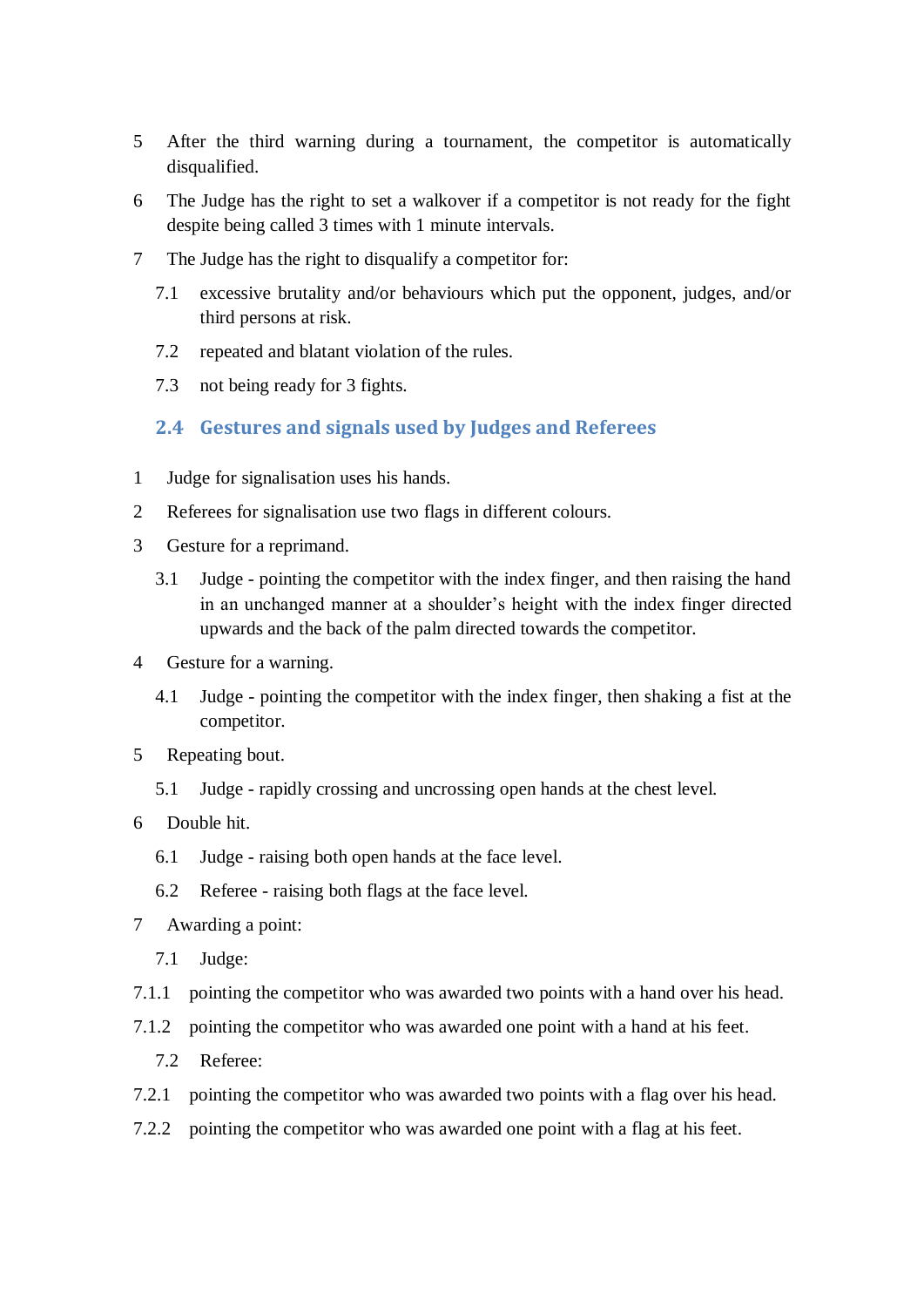- 8 No score/no opinion.
	- 8.1 Judge covering the eyes with hands.
	- 8.2 Referee covering the eyes with flags.
- 9 Start of clinch timing.
	- 9.1 Judge raising the right fist over the head.
- 10 Leaving the field.
	- 10.1 Judge pointing the crossed line with one hand and pointing the competitor who left the field with the other hand.
	- 10.2 Referee pointing the crossed line with one flag and pointing the competitor who left the field with the other flag.

# **3 Administration**

### **3.1 Equipment inspection**

- 1 The equipment is inspected and accepted by a commission of Judges in the presence of all competitors at a place and time given by the tournament manager.
- 2 If a competitor is absent during the inspection despite being called 3 times with at least 1 minute intervals, s/he might be disqualified.
- 3 In case of doubts as to the admissibility of a particular item of equipment the commission shall decide by simple majority. In case of equal distribution of votes, the final decision belongs to the chair of the commission.
- 4 Decisions of the commission about accepting or not accepting an item or set of equipment shall be valid only for the duration of the tournament concerned.
- 5 The competitor is obliged to inform the Judge about any subsequent changes of protective equipment, and then the Judge shall decide on the admission. A change, which the Judge has not been informed of, is the basis for disqualification.

### **3.2 Combat field**

- 1 The bout is fought on a rectangular field with sides from 6 to 15 m long clearly marked on an even ground.
- 2 It is recommended to set up a 2 m wide safety zone around the combat field. The outer line of the safety zone may be marked out by fixed barriers.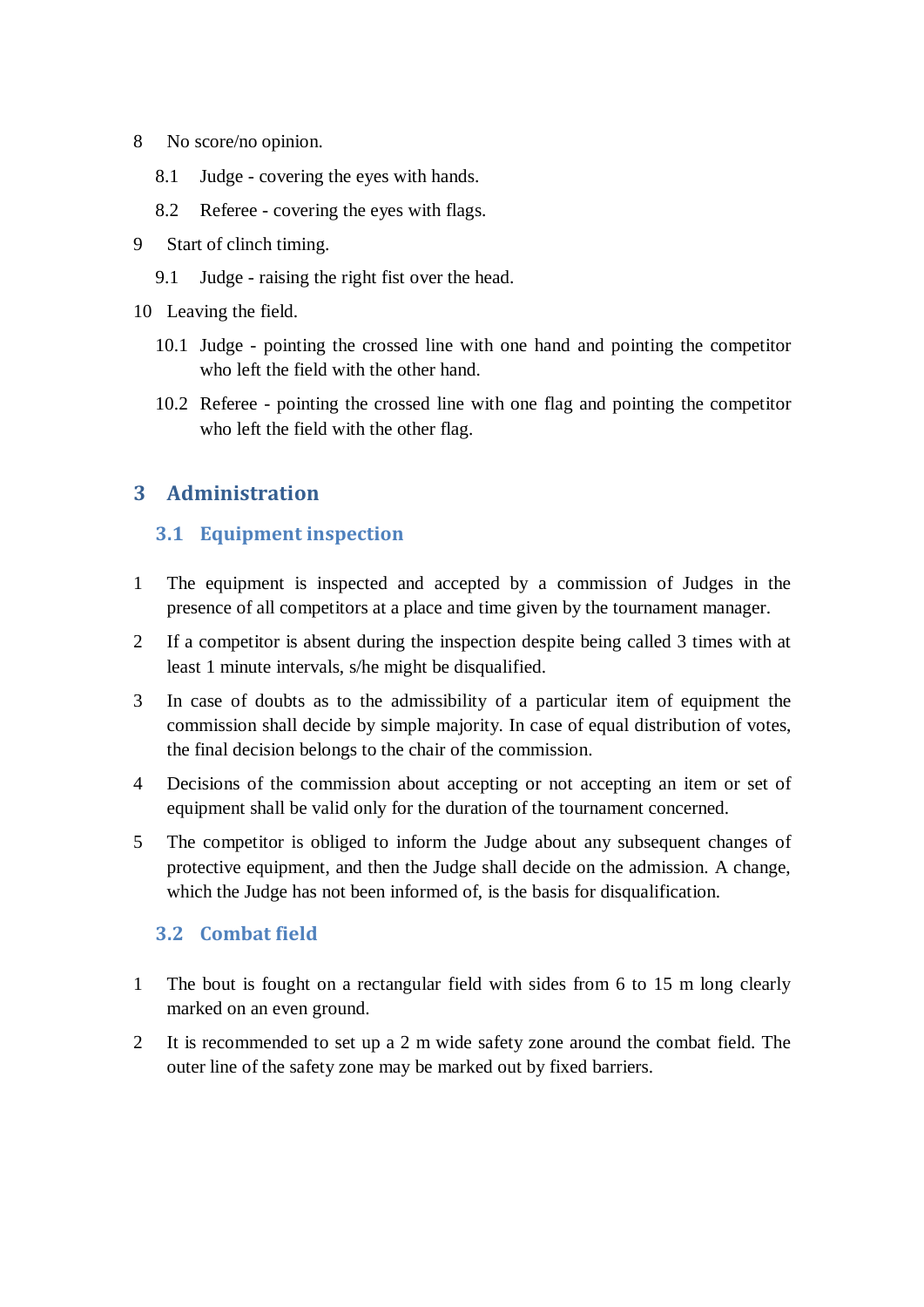- 3 The combat field may not be marked out in a way which poses a threat to the competitors if they abandon the field (if they were pushed out, thrown, fell down, quickly retreating, etc.) - no open platforms, ditches, girder, etc.
- 4 Starting positions for the competitors are marked in the middle of the opposite sides or opposite corners of the combat field.

# **3.3 Time limit for a match in Team Triathlon Tournament**

- 1 Time limit for a fight during both the group stage and the finals at T3 is 3 minutes. A time of a whole match between two teams is 9 minutes.
- 2 The time limit is measured from the command "FIGHT" to the command "STOP." The time is stopped during breaks.
- 3 If one of the competitors reaches the required amount of 5 or 10 points (both in group or in finals) before the time limit, the fight is stopped and another pair start to fight with different weapons.
- 4 If the time limit of a 3 minutes is reached the fight is stopped and another pair of competitors start to fight with different weapons.
- 5 If one of team reaches the required amount of 15 points (both in group or in finals) before time limit , the fight is stopped and a match is won by this team.
- 6 If the time limit of 9 minutes is reached (both in group or in finals), the fight is stopped and a match is won by the team with higher score.
- 7 Time and point limits must be announced by the organizer at least 7 days before the tournament.
- 8 If the time limit of 9 minutes is reached, the winner is:
	- 8.1 the team with a greater amount of points, or in the case of a draw:
	- 8.2 the team with a smaller amount of warnings, or in the case of a draw:
	- 8.3 the team with a smaller amount of reprimands, or in the case of a draw:
	- 8.4 the team who scores first in a 1-minute extra time (1-st weapon fights again), or if the extra time is reached
- 9 After 1-minute extra time Judge draws one of team with the toss of a coin.

### **3.4 Time limit for a fight in Falcons Cup**

- 1 There is limit of 7 bouts and 3 minutes in a fight during in the group phase
- 2 The is a limit of 3 minutes for a fight in a knockout phase.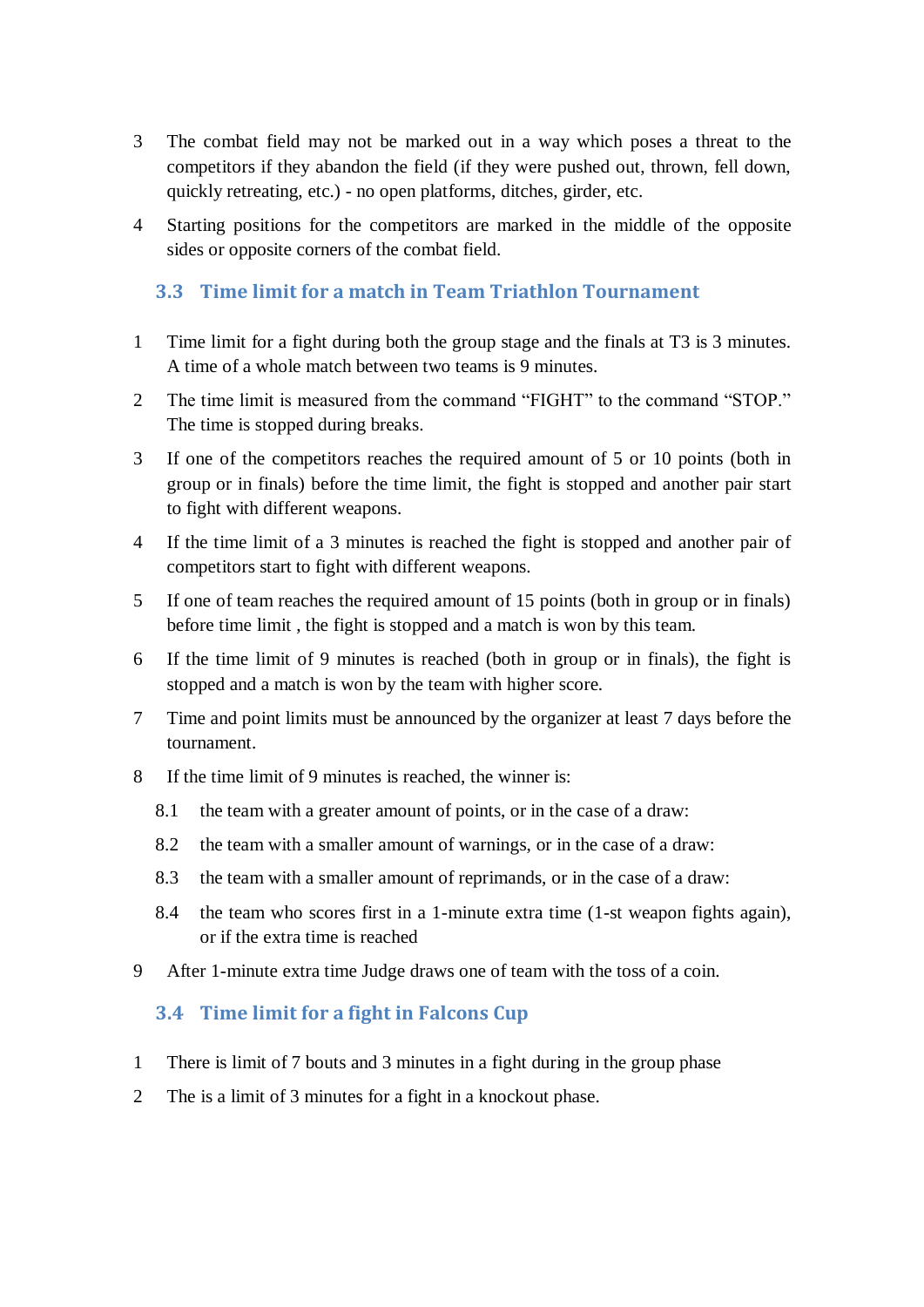- 3 The time limit is measured from the command "FIGHT" to the command "STOP." The time is stopped during breaks.
- 4 If one of the competitors reaches the required amount of 7 points (during the group phase), before the end of all bouts, the fight is stopped and the fencer becomes a winner
- 5 If the limit of the bouts is reached in a fight (during the group phase), the bout is stopped and the fencer with higher score is the winner
- 6 If one of the competitors reaches the required amount of 7 points (during the knock out phase) before the time limit, the fight is stopped and the fencer is the winner.
- 7 If the time limit of a 3 minutes is reached in a fight (during the knock out phase) the fight is stopped and the fencer with higher score is the winner
- 8 Time and point limits must be announced by the organizer at least 7 days before the tournament.
- 9 If the time limit of 3 minutes is reached (during the knock out phase) the winner is:
	- 9.1 the competitor with a greater amount of points, or in the case of a draw:
	- 9.2 the competitor with a smaller amount of warnings, or in the case of a draw:
	- 9.3 the competitor with a smaller amount of reprimands, or in the case of a draw:
	- 9.4 the competitor who scores first in a 1-minute extra time, or if the extra time is reached
	- 9.5 After 1-minute extra time Judge draws one of the competitors with the toss of a coin.

# **3.5 Organisation of a match in Team Triathlon Tournament**

- 1 The course of a fight:
	- 1.1 Both teams assign competitors to weapons.
	- 1.2 None of team members know who from their opponents is assigned to 1-st, 2 nd and 3-rd weapon
	- 1.3 If there is a woman in a team then the team has a right to know who from their opponents is assigned to 1-st, 2-nd and 3-rd weapon and has a right to change the order of their assigned competitors.
	- 1.4 the Reporter calls two first competitors from each team and announces the next two competitors from each team.
	- 1.5 If any of the two competitors is not present on the starting position, the call for competitors is repeated three times with 1 minute intervals.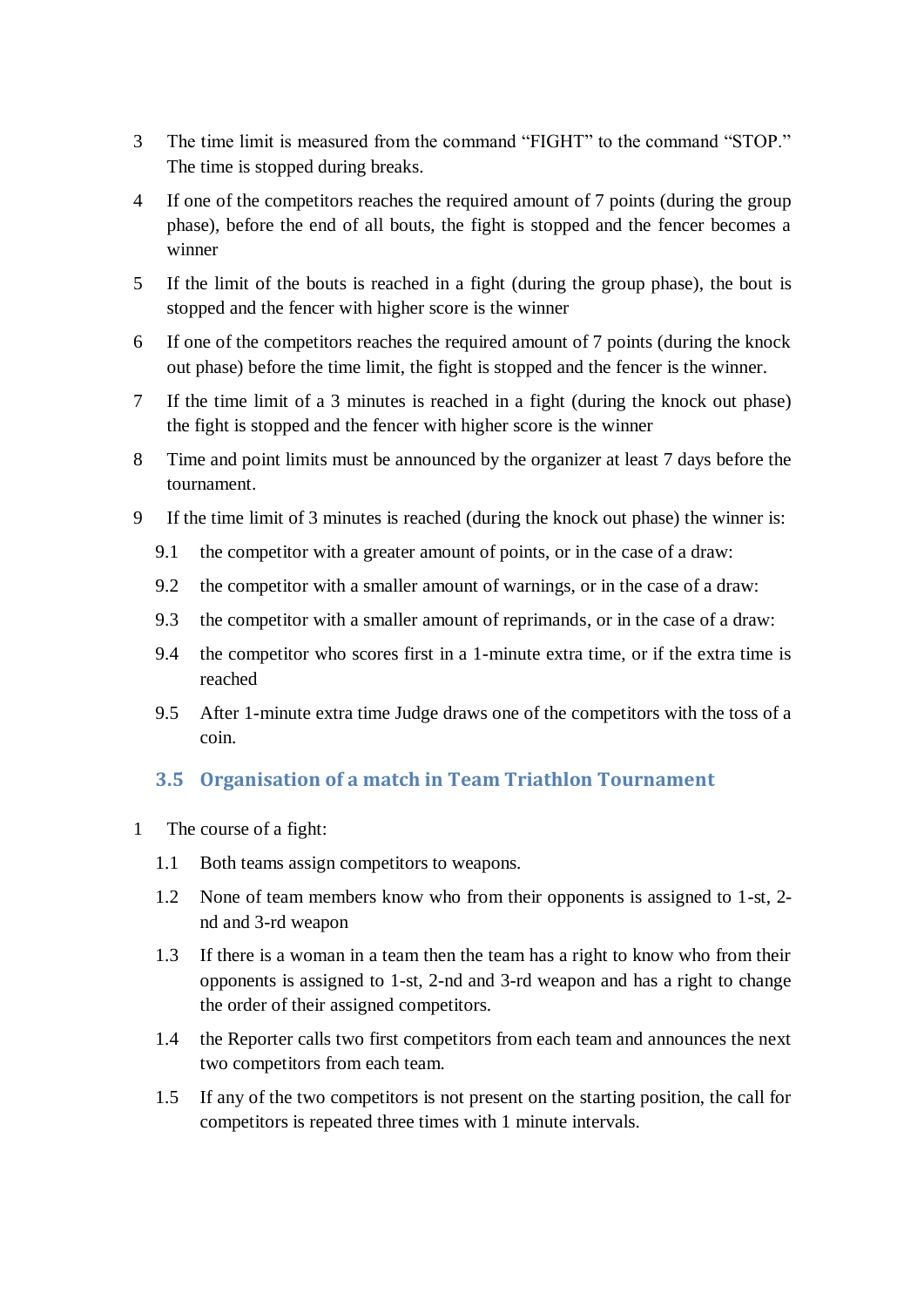- 1.6 the competitors stand on the starting positions and greet each other with a salute.
- 1.7 the Judge verifies the competitors' readiness by pointing and asking "READY?". The competitors must confirm their readiness.
- 1.8 the Judge starts the bout with the command "FIGHT." The Reporter starts to measure the time.
- 1.9 the competitors attempt to gain a point. The Judge and Referee(s) move to have a full view of the situation.
- 1.10 the bout is stopped with the command "STOP." The Reporter stops measuring the time. The Judge announces his/her decision. The competitors return to their starting positions.
- 1.11 points 1.6 to 1.10 are repeated until the fight is over.
- 2 In case of equipment malfunction during a fight, the competitor has 5 minutes to replace or repair them. After that time the Judge has the right to issue a warning and give additional time for replacement or repair, or disqualify the competitor, if there is no real chance for repairing or replacing the equipment.
- 3 If the equipment is replaced or repaired, the Judge inspects the competitor's entire equipment again.
- 4 In case of injury, the Judge consults the medical staff on whether the competitor is able to continue the fight. The medical staff shall determine the competitor's ability to fight within 10 minutes.
- 5 A competitor who notices an injury (his/her own or the opponent's), equipment failure (his/her own or the opponent's), or other circumstances warranting immediate stop of the fight signalises the necessity to stop by:
	- 5.1 loud and repeated shouting of "STOP" or similar.
	- 5.2 immediate increase of the distance to the opponent while keeping the opponent in sight.
	- 5.3 resigning from offensive actions and limiting only to defending. In such a situation leaving the combat field is justified.
- 6 The competitor who notices such behaviours of the opponent (no offensive actions, increase of distance with loud and repeated shouting of "STOP") is obliged to immediately stop all actions until the incident is resolved.

### **3.6 Organisation of a fight in Falcons Cup**

1 The course of a fight: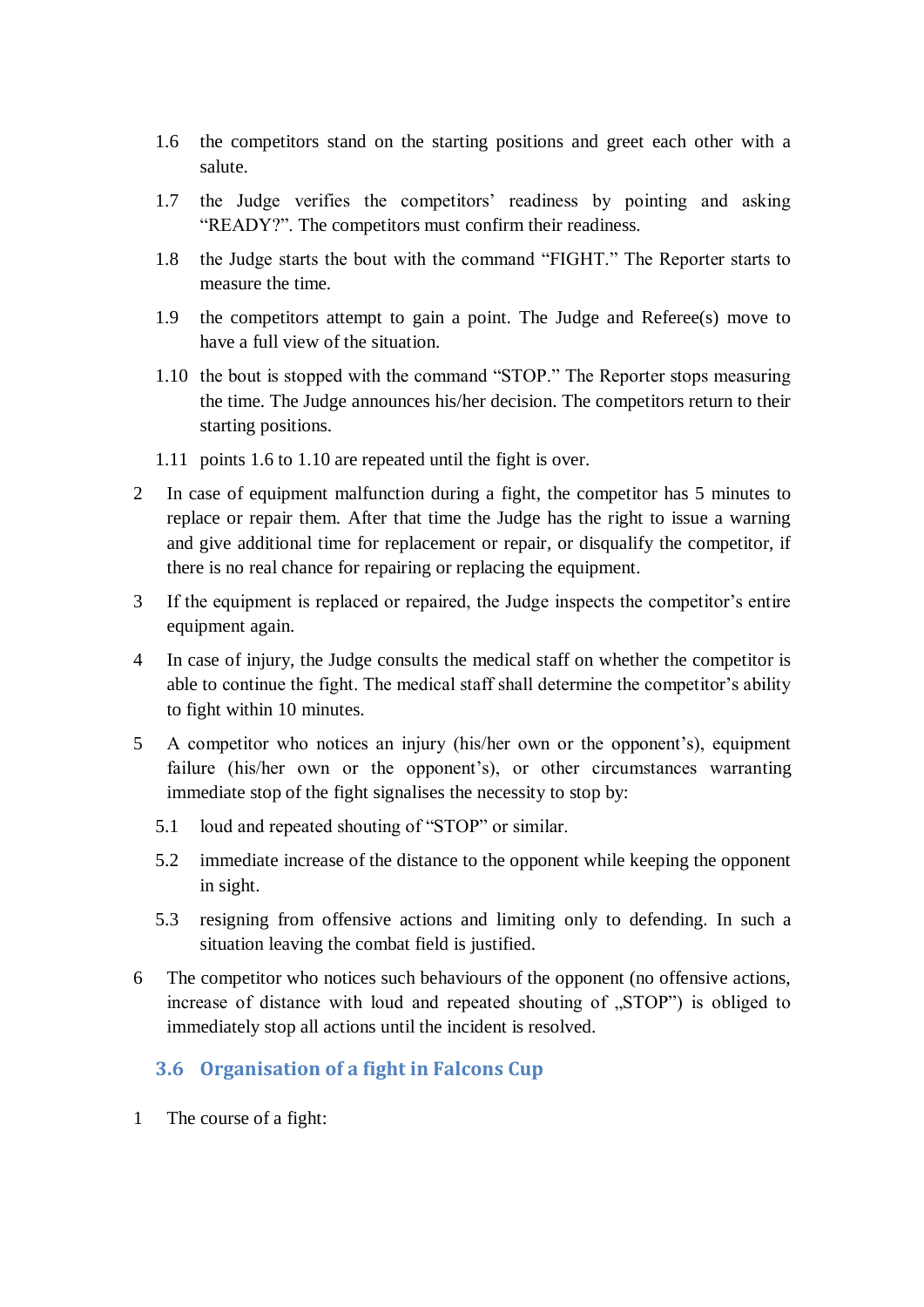- 1.1 the Reporter calls two competitors and announces the next two competitors. If any of the two competitors is not present on the starting position, the call for competitors is repeated three times with 1 minute intervals.
- 1.2 the competitors stand on the starting positions and greet each other with a salute.
- 1.3 the Judge verifies the competitors' readiness by pointing and asking "READY?". The competitors must confirm their readiness.
- 1.4 the Judge starts the bout with the command "FIGHT." The Reporter starts to measure the time.
- 1.5 the competitors attempt to gain a point. The Judge and Referee(s) move to have a full view of the situation.
- 1.6 the bout is stopped with the command "STOP." The Reporter stops measuring the time. The Judge announces his/her decision. The competitors return to their starting positions.
- 1.7 points 1.3 to 1.6 are repeated until the fight is over.
- 2 In case of equipment malfunction during a bout, the competitor has 5 minute to replace or repair them. After that time the Judge has the right to issue a warning and give additional time for replacement or repair, or disqualify the competitor, if there is no real chance for repairing or replacing the equipment.
- 3 If the equipment is replaced or repaired, the Judge inspects the competitor's entire equipment again.
- 4 In case of injury, the Judge consults the medical staff on whether the competitor is able to continue the fight. The medical staff shall determine the competitor's ability to fight within 10 minutes.
- 5 A competitor who notices an injury (his/her own or the opponent's), equipment failure (his/her own or the opponent's), or other circumstances warranting immediate stop of the fight signalises the necessity to stop by:
	- 5.1 loud and repeated shouting of "STOP" or similar.
	- 5.2 immediate increase of the distance to the opponent while keeping the opponent in sight.
	- 5.3 resigning from offensive actions and limiting only to defending. In such a situation leaving the combat field is justified.
- 6 The competitor who notices such behaviours of the opponent (no offensive actions, increase of distance with loud and repeated shouting of "STOP") is obliged to immediately stop all actions until the incident is resolved.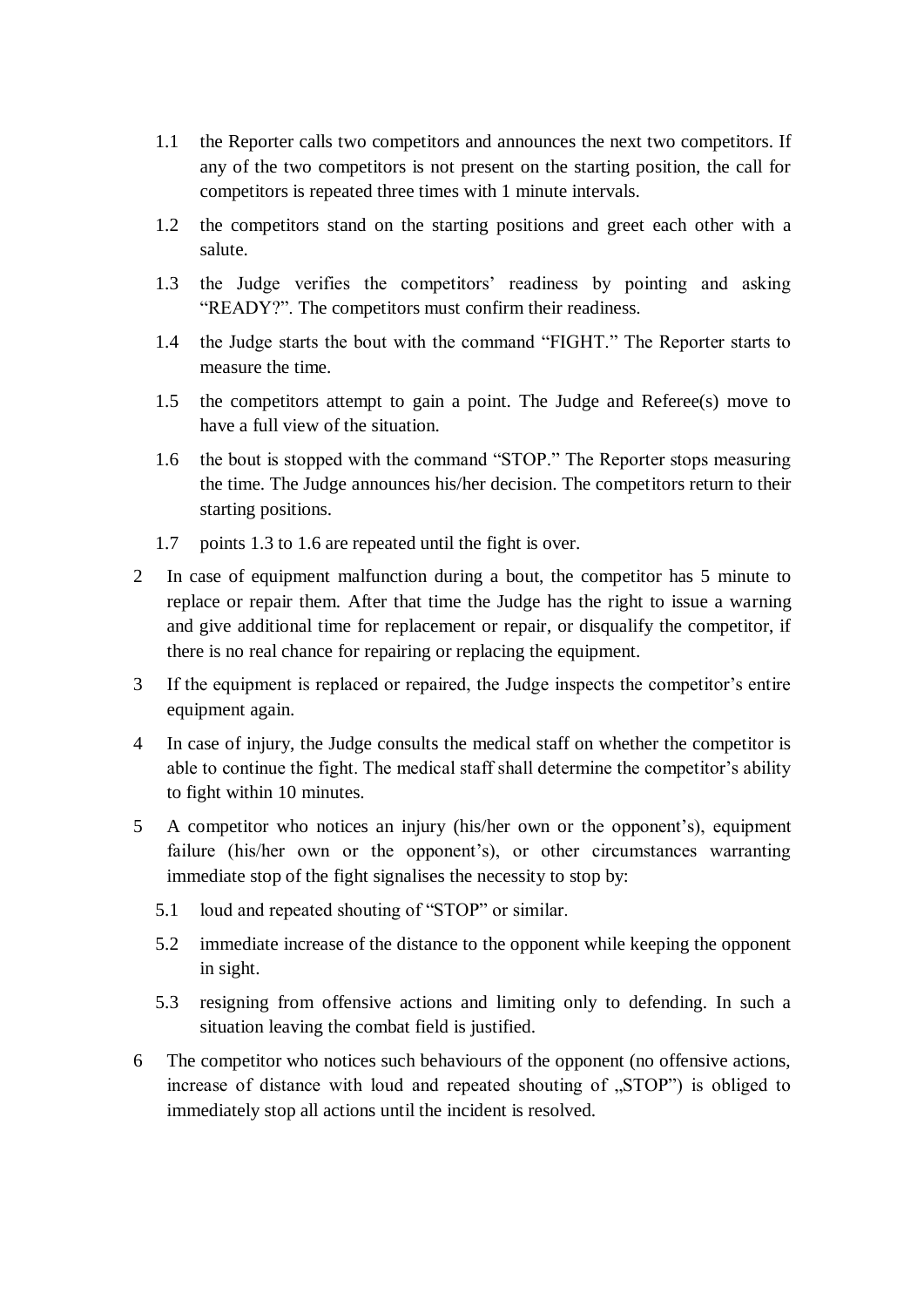## **3.7 Group classification in Team Triathlon Tournament**

- 1 Fights won divided by count of all fights fought by the team
- 2 Points scored by the team divided by count of all fights fought by the team
- 3 Difference between points scored and points lost to other teams.
- 4 For teams with the same result the ranking is created according to the number of warnings, in an ascending order.
- 5 For teams with the same number of warnings the ranking is created according to the number of reprimands, in an ascending order.
- 6 For teams with the same number of warnings additional bout (1 minute until the first two points).
- 7 If a team is disqualified during the group stage, all its bouts are considered null and void.
- 8 If a team withdraws during the group stage, all its fights are counted.

### **3.8 Group classification at Falcons Cup**

- 1 Fights won divided by count of all fights fought by the fencer
- 2 Points scored by the fencer divided by count of all fights fought by the fencer
- 3 Difference between points scored and points lost to other fencers.
- 4 For competitors with the same result the ranking is created according to the number of warnings, in an ascending order.
- 5 For competitors with the same number of warnings the ranking is created according to the number of reprimands, in an ascending order.
- 6 For competitors with the same number of warnings additional bout (1 minute until the first two points).
- 7 If a competitor is disqualified during the group stage, all his/her bouts are considered null and void.
- 8 If a competitor withdraws during the group stage, all his/her bouts are counted.

### **4 Clothing and protective equipment**

1 The mask must meet the requirements of FIE concerning fencing masks. It is recommended to use 'trainers' masks and masks with FIE 1600N certificate. The mask's technical condition must be good.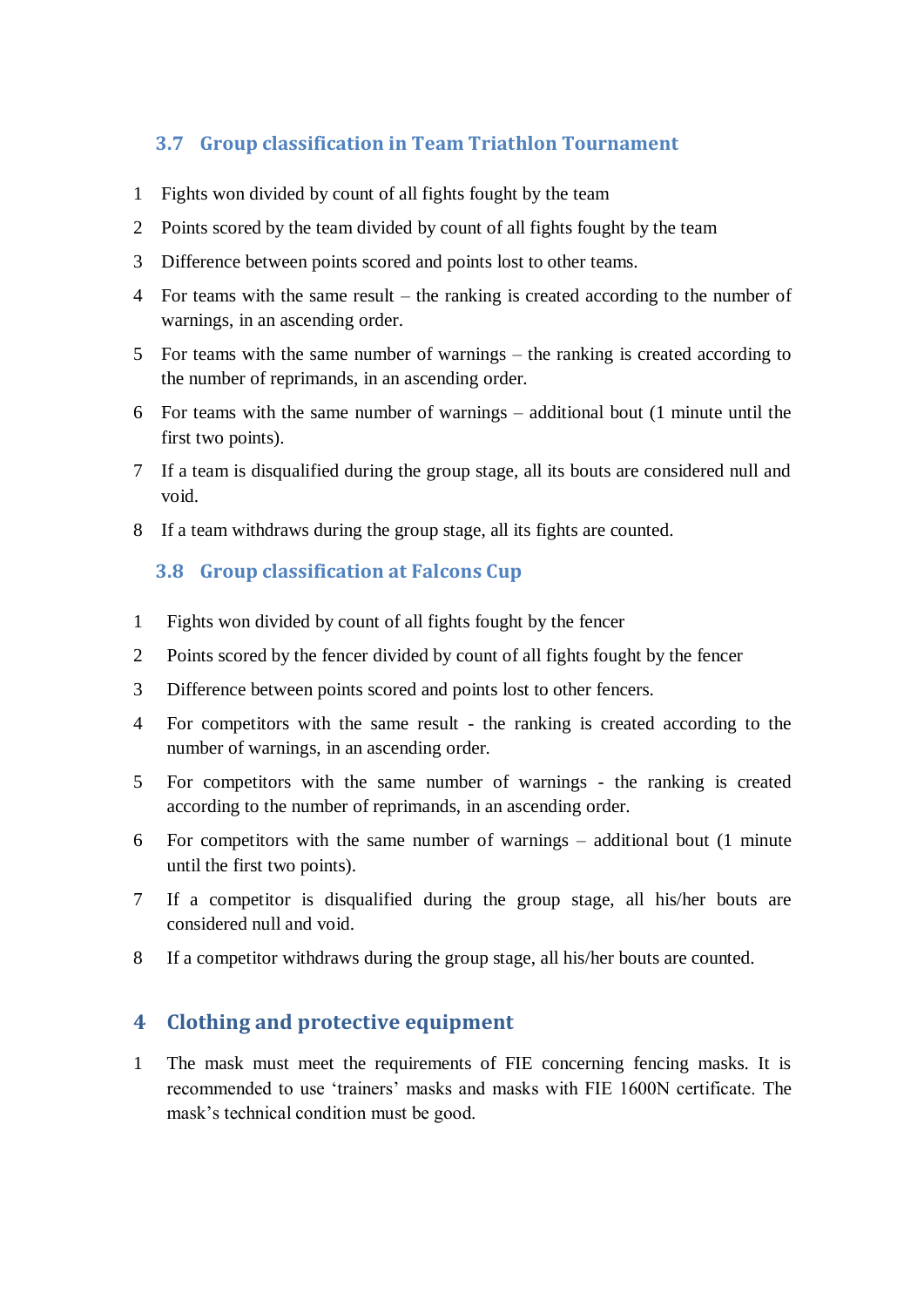- 2 The mask must not fall from the head, it must be firmly placed on the head basic mask Velcro-fastening with an elastic band is not sufficient.
- 3 The gloves must protect the entire length of the fingers. The entire surface of the hands must be protected by the gloves - constructions which leave a visible, uncovered skin, including the inner side of the hands, shall not be accepted.
- 4 It is allowed to use gloves with metal elements provided that these elements are properly covered (with fabric, leather, plastic, or other way).
- 5 It is prohibited to leave visible, uncovered skin at any parts of fencer's body.
- 6 It is allowed to use metal protectors and protectors with metal reinforcements. However, in such cases, these elements must be covered (with fabric, leather, plastic, or other way) so that the judges and referees are able to, through hearing, distinguish a hit on the protectors from the clash of blades or hit to the cross. Moreover, such a protector must not hinder thrust placement on it (e.g. by being too slick).
- 7 Rigid protectors on elbows and knees are compulsory. Knee protectors must also cover quadriceps femoris tendons.
- 8 Rigid protectors on forearms and shins are compulsory.
- 9 A rigid or semi-rigid protection of the back of the head and the nape is compulsory. The protection of the back of the head and the nape must meet the following requirements:
	- 9.1 It must cover the entire length of the nape with a set of rigid elements on the head in a mask bent maximally forwards. Constructions which allow for an easy access (without the necessity to lift or move a piece of the protector) to the nape covered only with elastic elements (fabric, styrogum thinner than 6 mm, mail, etc.) or not covered at all shall not be accepted.
	- 9.2 Constructions which leave a visible gap between the back edge of the mesh and the protector shall not be accepted. Constructions which leave a visible neck or nape skin in any position of the head shall particularly not be accepted.
	- 9.3 It is recommended to fit the protector inside the mask, under the tongue.
- 10 Groin protection is compulsory for a men and recommended for a woman.
- 11 The jacket/gambeson must have a standing collar with fastening and it should be tailored to fit the body. It must not be longer than to the half of the thigh. It must cover the hip joint. The sleeves must be set in on the entire circumference and protect the armpits. All fastenings must be protected with cloth flaps. The jacket/gambeson must protect against a cut-through if a blade breaks.